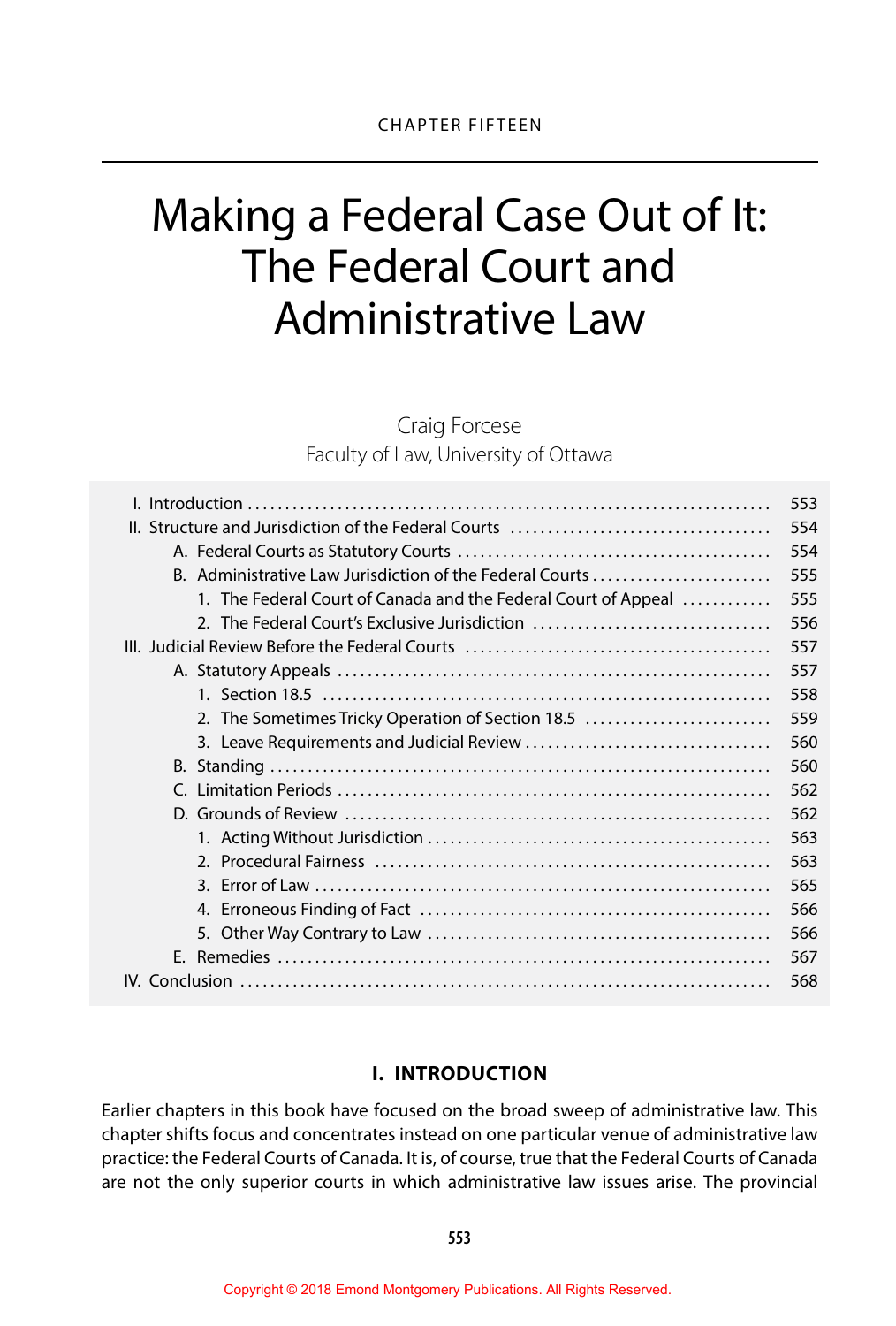superior courts and the Supreme Court of Canada are generalist courts and have jurisdiction to deal with administrative law matters.

The Federal Courts, however, are distinguished by two qualities. First, they exercise a virtual monopoly on the administrative judicial review function in relation to the federal executive. Second, that monopoly makes Federal Courts mostly administrative law courts. Federal Court judges are, in other words, the closest things to administrative law specialists in the Canadian judicial system. For both these reasons, Federal Courts deserve special attention in a volume on administrative law.

The chapter begins with a review of the structure and jurisdiction of the Federal Courts. It then canvasses a series of fundamental issues related to federal judicial review, including basic judicial review procedure and issues surrounding the grounds of review and remedies at the federal level.

# **II. STRUCTURE AND JURISDICTION OF THE FEDERAL COURTS**

## **A. Federal Courts as Statutory Courts**

The Federal Courts are "statutory courts"—that is, they are created by federal statute and have only the jurisdiction conferred on them by that statute. Constitutionally, the authority to create the Federal Courts lies in Parliament under s 101 of the Constitution Act, 1867.<sup>1</sup> In addition to authorizing a national supreme appeal court, that provision empowers Parliament to "provide for the Constitution, Maintenance, and Organization … any additional Courts for the better Administration of the Laws of Canada."2

As s 101 "statutory courts," the Federal Courts differ from the provincial superior courts. The latter—also known as "s 96" courts, in reference to s 96 of the *Constitution Act, 1867*—are courts of inherent jurisdiction. "Jurisdiction" "is shorthand for the collection of attributes that enables a court or tribunal to issue an enforceable order or judgment."3 "Inherent," in this context, means automatic or default jurisdiction. Although provincial statutes prescribe their structural attributes, the ultimate origin of s 96 courts lies in the *Constitution Act, 1867*, and their jurisdiction is inherited from courts in the United Kingdom. In an ancient maxim recently cited with approval by the Supreme Court of Canada, "nothing shall be intended to be out of the jurisdiction of a Superior Court, but that which specially appears to be so; and, on the contrary, nothing shall be intended to be within the jurisdiction of an Inferior Court [in this context, courts other than the Royal Courts and their successors] but that which is so expressly alleged."4

<sup>1</sup> 30 & 31 Vict, c 3 (UK).

<sup>2</sup> *Ibid*, s 101. Other s 101 courts include the Tax Court of Canada and the Court Martial Appeal Court of Canada. The first court deals with tax matters and is, essentially, a special, tax-specific, administrative court. The second hears appeals from court martials applying the Code of Service Discipline to members of the Canadian Forces. As such, it is principally a criminal law court, albeit one that applies rules more extensively than those applicable to civilians. This chapter does not deal with either of these specific bodies.

<sup>3</sup> *Canada (Attorney General) v TeleZone Inc*, [2010 SCC 62, \[2010\] 3 SCR 585](https://www.canlii.org/en/ca/scc/doc/2010/2010scc62/2010scc62.html?autocompleteStr= TeleZone Inc&autocompletePos=1) at para 44 [*TeleZone*].

<sup>4</sup> *Peacock v Bell* (1667), 1 Wms Saund 73, 85 ER 84 at 87-88, cited with approval in *TeleZone*, *supra* note 3 at para 43.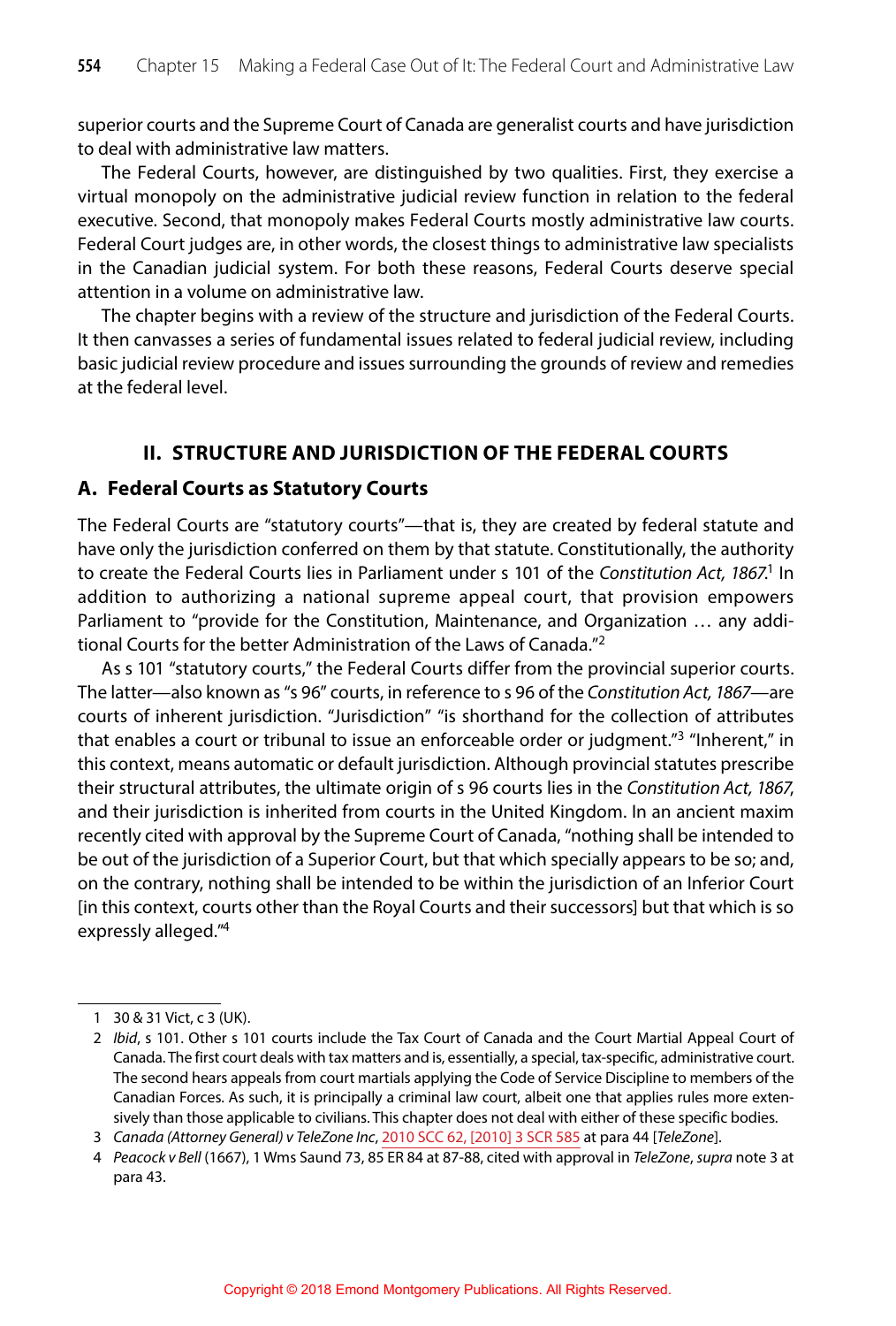Thus, while the Federal Courts have only those powers given to them by their constituting (or other) federal statute, the provincial superior courts have all judicial powers not expressly removed from them. Moreover, it is no small thing to strip judicial powers from provincial superior courts. Parliament does have the power to give exclusive federal administrative judicial review jurisdiction to the Federal Courts.<sup>5</sup> However, in the Supreme Court's words, the "ouster of jurisdiction from the provincial superior courts in favour of vesting exclusive jurisdiction in a statutory court … requires clear and explicit statutory wording to this effect."6

In the result, the actual jurisdiction of the Federal Courts is anemic relative to that of the provincial superior courts, and the Federal Courts must have regard to statutory authorization in the exercise of their judicial powers. As the Federal Court has itself warned repeatedly: "The Federal Court is a statutory court whose jurisdiction cannot be presumed, unlike provincial superior courts, whose jurisdiction is both general and inherent. There must be a statutory basis for the Federal Court to have jurisdiction in a given case.<sup>"7</sup> As discussed below, the key statutory basis for Federal Court jurisdiction is the *Federal Courts Act*. 8

# **B. Administrative Law Jurisdiction of the Federal Courts**

## *1. The Federal Court of Canada and the Federal Court of Appeal*

The *Federal Courts Act* constitutes the Federal Courts. Specifically, it creates both a Federal Court of Canada (FCC), once known as the Federal Court—Trial Division, and a Federal Court of Appeal (FCA). The FCC is principally a court of first instance—that is, it is the first court that hears a dispute. The FCA is an appellate court, hearing appeals from the FCC and other federal judicial bodies, such as the Tax Court of Canada.

In some areas of Federal Courts jurisdiction, this pattern of trial court and court of appeal operates much as it would in any superior court. Thus, the FCC has concurrent jurisdiction with the provincial superior courts to hear civil claims brought against the federal government. This means that plaintiffs may choose to bring their action before either the FCC or a s 96 court. If they opt for the FCC as the court with original jurisdiction, any appeal from the trial of that action is to the FCA and, from there, with leave, to the Supreme Court of Canada. (Whether counsel selects the federal court or provincial superior court for civil actions is a question more of strategy than of law. Many civil litigators will have limited experience with the federal court, and will gravitate toward provincial superior court.)

This simple description does not, however, adequately capture the jurisdictional division of labour between the FCC and the FCA. In the administrative law area, it is not always the case that the FCC is inevitably the court of first instance. Most notably, there are several administrative tribunals enumerated in s 28 of the *Federal Courts Act* for whom the FCA is the

<sup>5</sup> *TeleZone*, *supra* note 3 at para 45, citing *Canada Labour Relations Board v Paul L'Anglais Inc*, [\[1983\] 1 SCR](https://www.canlii.org/en/ca/scc/doc/1983/1983canlii121/1983canlii121.html?autocompleteStr=Canada Labour Relations Board v Paul &autocompletePos=1) [147](https://www.canlii.org/en/ca/scc/doc/1983/1983canlii121/1983canlii121.html?autocompleteStr=Canada Labour Relations Board v Paul &autocompletePos=1) at 154.

<sup>6</sup> *Ordon Estate v Grail*, [\[1998\] 3 SCR 437](http://canlii.ca/t/1fqqd) at para 46, cited with approval in *TeleZone*, *supra* note 3 at para 42.

<sup>7</sup> *Pontbriand v Federal Public Service Health Care Plan Administration Authority*, [2011 FC 1029, \[2011\] 4 FCR](https://www.canlii.org/en/ca/fct/doc/2011/2011fc1029/2011fc1029.html?autocompleteStr=Pontbriand v. Federal Public Service Health Care Plan Administration &autocompletePos=1)

[D-11](https://www.canlii.org/en/ca/fct/doc/2011/2011fc1029/2011fc1029.html?autocompleteStr=Pontbriand v. Federal Public Service Health Care Plan Administration &autocompletePos=1) at para 2. See also *DRL Vacations Ltd v Halifax Port Authority*, [2005 FC 860, \[2006\] 3 FCR 516](https://www.canlii.org/en/ca/fct/doc/2005/2005fc860/2005fc860.html?autocompleteStr=DRL Vacations Ltd. v. Halifax Port &autocompletePos=1) at para 6. 8 RSC 1985, c F-7.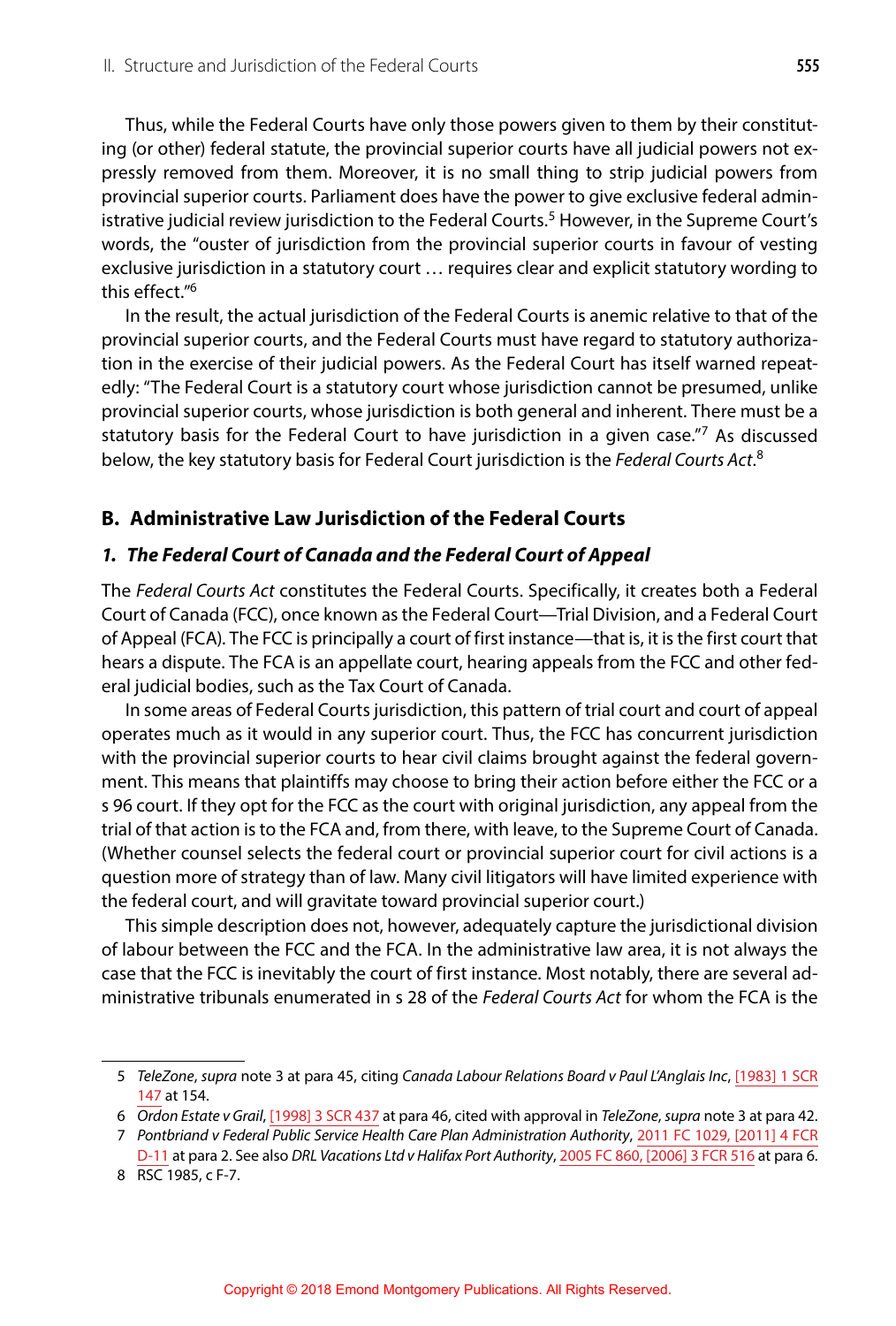court of first instance on judicial review. These special tribunals include, among others, the Canadian International Trade Tribunal, the Public Service Labour Relations Board, the Copyright Board, and the Competition Tribunal. And they also include "the National Energy Board [NEB] established by the *National Energy Board Act*." As discussed below, the NEB is the quasi-judicial body charged, among other things, with pipeline approvals.

This division of labour between FCC and FCA has much to do with history. Basically, the FCA was given a special role in relation to quasi-judicial tribunals when the federal court system was created. That history lingers in the present s 28—the entities listed in it are formalized tribunals with court-like qualities. But the list is a closed one and so deciding whether one goes to the FCC or the FCA obliges nothing more than a reading of the statute.

And any applicant should read s 28, or risk filing their application for judicial review in the wrong court. That said, the clear majority of applications for judicial review are not in relation to administrative bodies listed in s 28, and thus it is the FCC that has exclusive "original" jurisdiction—that is, it is the place you start your proceeding. In part, this is because the bulk of federal judicial review work stems from immigration disputes and not from decisions issued by the finite list of tribunals listed in s 28. The balance of this chapter focuses mostly on this more common FCC judicial review route.

## *2. The Federal Court's Exclusive Jurisdiction*

Section 18 of the *Federal Courts Act* specifies that, subject to the above-discussed s 28, the FCC has "exclusive original jurisdiction":

(a) to issue an injunction, writ of *certiorari*, writ of prohibition, writ of *mandamus* or writ of *quo warranto*, or grant declaratory relief, against any federal board, commission or other tribunal; and

(b) to hear and determine any application or other proceeding for relief in the nature of relief contemplated by paragraph (a), including any proceeding brought against the Attorney General of Canada, to obtain relief against a federal board, commission or other tribunal.

Section 18 is the source of the FCC's considerable role in Canadian administrative law. It purports to give the FCC "exclusive" powers to issue classic administrative law remedies (and hear any application in relation to these) for any "federal board, commission or other tribunal." "Exclusive" means, essentially, a monopoly, subject to considerations discussed below.

For its part, "federal board, commission or other tribunal" is expansively defined in s 2 of the Act as:

any body, person or persons having, exercising or purporting to exercise jurisdiction or powers conferred by or under an Act of Parliament or by or under an order made pursuant to a prerogative of the Crown, other than the Tax Court of Canada or any of its judges, any such body constituted or established by or under a law of a province or any such person or persons appointed under or in accordance with a law of a province or under s. 96 of the *Constitution Act, 1867*.

Note the sweep of this paragraph. Somewhat counterintuitively, "board, commission or other tribunal" need only be a single "person." So long as that person is deploying powers conferred by a federal statute *or* under the royal prerogative, administrative judicial review jurisdiction lies with the FCC.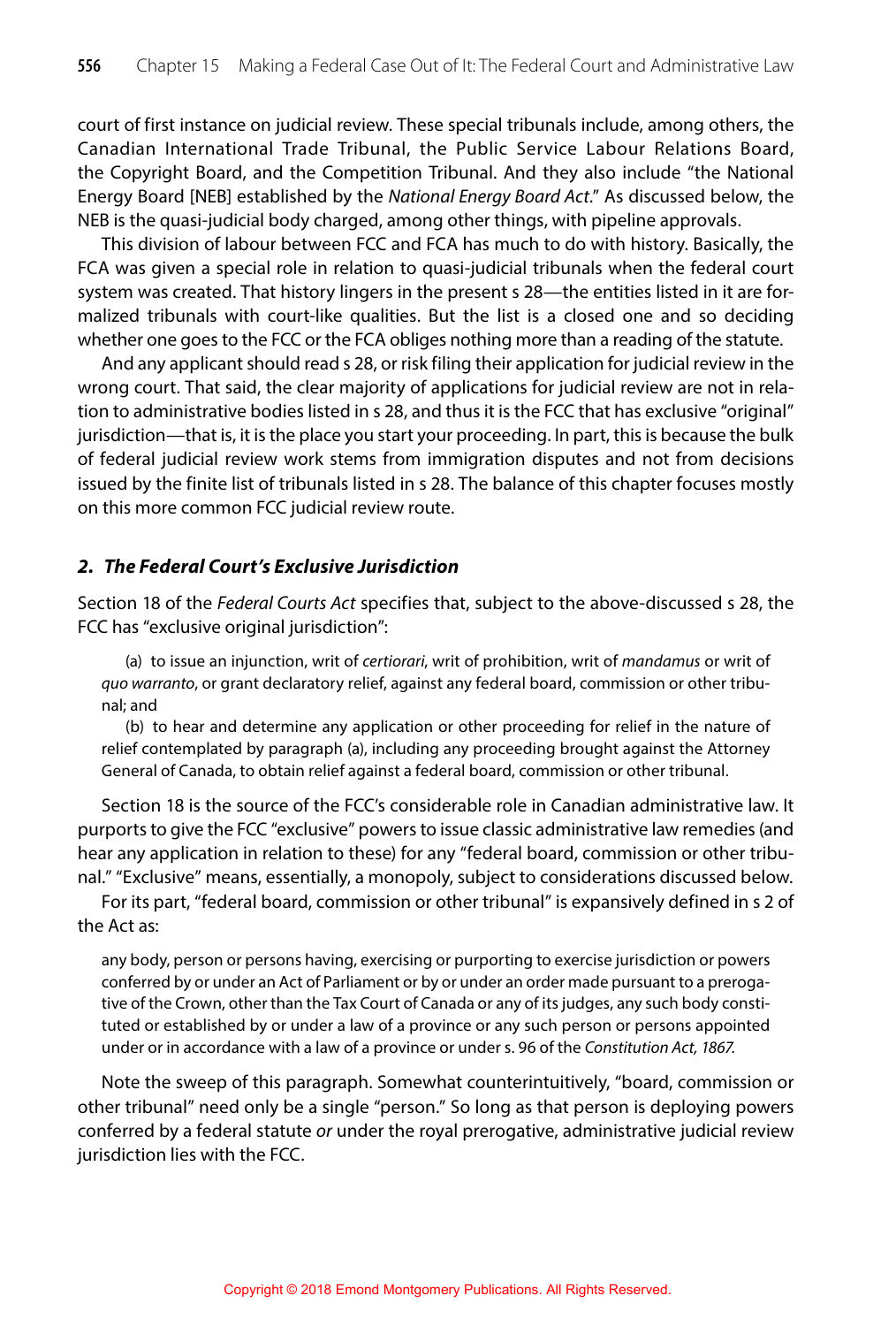Because, as a practical matter, all the powers that matter in federal administrative action are conferred by statute or under royal prerogative, the FCC has administrative judicial review authority over all federal administrative action. As the Supreme Court noted recently, "[t]he federal decision makers that are included [by s 2] run the gamut from the Prime Minister and major boards and agencies to the local border guard and customs official and everybody in between."9

The question has occasionally arisen as to how exclusive the FCC exclusive jurisdiction really is. As already noted, s 96 courts guard their jurisdictional prerogatives closely. Parliament can assign Federal Courts powers to conduct administrative judicial review authority. But Parliament cannot assign Federal Courts exclusive federal *constitutional* judicial review authority: as the Supreme Court noted recently, Parliament "cannot operate to prevent provincial superior court scrutiny of the constitutionality of the conduct of federal officials."10 Constitutional review jurisdiction is concurrent, shared by both provincial superior courts and Federal Courts. Accordingly, an attack on administrative action that is, in turn, grounded in an attack on an allegedly unconstitutional statute or unconstitutional conduct can be brought in either s 96 courts or Federal Courts.

Further, the Federal Courts' s 18 jurisdiction does not include issuance of the remedy of *habeas corpus*, except in narrow circumstances.11 For this reason, the provincial superior courts retain *habeas corpus* jurisdiction in relation to federal administrative action in circumstances where that remedy's own requirements are met.<sup>12</sup>

## **III. JUDICIAL REVIEW BEFORE THE FEDERAL COURTS**

In addition to defining the Federal Courts' jurisdiction, the *Federal Courts Act* creates a relatively comprehensive guide to the manner of, and basis for, judicial review of federal administrative action. This includes special rules relating to certain types of statutory appeals, standing, limitation periods, grounds of review, and remedies.

## **A. Statutory Appeals**

As discussed earlier by Cristie Ford in Chapter 2, applicants must exhaust all other remedies—such as statutory appeals—before applying for judicial review. Failure to exhaust this administrative appeal option may be a basis for the denial of a remedy on judicial review, a concept as true at the federal level as it is at the provincial.<sup>13</sup>

<sup>9</sup> *TeleZone*, *supra* note 3 at para 3. Section 2 does exempt other judges from FCC supervision and those provincial agencies constituted by a provincial law who might have occasion to apply federal law. But these are limited exceptions.

<sup>10</sup> *Canada (Attorney General) v McArthur*, [2010 SCC 63, \[2010\] 3 SCR 626](https://www.canlii.org/en/ca/scc/doc/2010/2010scc63/2010scc63.html?autocompleteStr=Canada (Attorney General) v. McArthur&autocompletePos=1) at para 14.

<sup>11</sup> Section 18 gives the FCC "exclusive original jurisdiction to hear and determine every application for a writ of *habeas corpus ad subjiciendum*, writ of *certiorari*, writ of prohibition or writ of *mandamus* in relation to any member of the Canadian Forces serving outside Canada." This power is obviously less sweeping than that found in other parts of s 18, being limited to members of the Canadian Forces overseas.

<sup>12</sup> *May v Ferndale Institution*, [2005 SCC 82, \[2005\] 3 SCR 809](https://www.canlii.org/en/ca/scc/doc/2005/2005scc82/2005scc82.html?autocompleteStr=May v Ferndale Institution%2C 2005 SCC 82&autocompletePos=1) at para 32.

<sup>13</sup> See e.g. *Fast v Canada (Minister of Citizenship and Immigration)*, [2001 FCA 368.](https://www.canlii.org/en/ca/fca/doc/2001/2001fca368/2001fca368.html?autocompleteStr=2001 FCA 368&autocompletePos=1)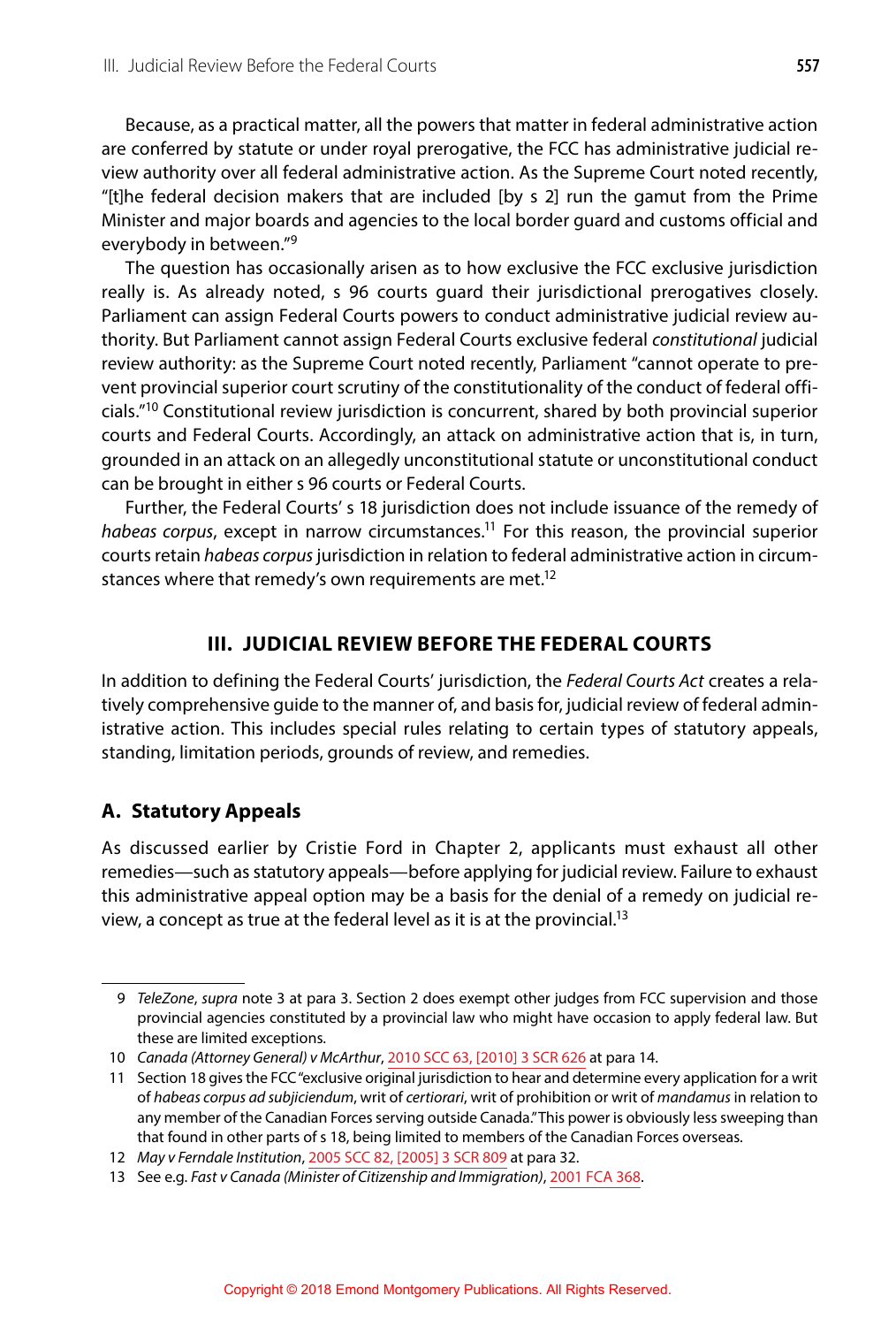To take one example, many pipeline disputes—a recurring theme in this book—come to the Federal Court of Appeal via statutory appeals. The NEB is the quasi-judicial tribunal charged with issuing certificates for pipeline construction under the *National Energy Board Act*. 14 That statute creates an appeal for such decisions directly to the Federal Court of Appeal "on a question of law or of jurisdiction, after leave to appeal is obtained from that Court."15

Attentive readers may wonder why, given this statutory appeal, Parliament also listed the NEB in s 28 of the *Federal Courts Act* as a tribunal for which judicial review applications go straight to the FCA? Why is there any need for judicial review of the NEB if the *National Energy Board Act* creates a statutory right of appeal? There are two simple answers: first, the NEB performs functions under other statutes as well as the *National Energy Board Act*. And, second, there may be instances where judicial review applications are brought in advance of an actual decision of the NEB, on interlocutory grounds. In these latter circumstances, the statutory appeal mechanism is not yet available, and judicial review is the correct path.

Of course, review of interlocutory decisions is generally disfavoured by the courts. But they can arise—the *Forest Ethics Advocacy* case discussed below is one example.

#### *1. Section 18.5*

The *Federal Courts Act* adds an even more robust bar to judicial review where there are certain statutory appeals:

[I]f an Act of Parliament expressly provides for an appeal to the Federal Court, the Federal Court of Appeal, the Supreme Court of Canada, the Court Martial Appeal Court, the Tax Court of Canada, the Governor in Council or the Treasury Board from a decision or an order of a federal board, commission or other tribunal made by or in the course of proceedings before that board, commission or tribunal, that decision or order is not, to the extent that it may be so appealed, subject to review or to be restrained, prohibited, removed, set aside or otherwise dealt with, except in accordance with that Act.<sup>16</sup>

Put simply, where a statutory appeal from an administrative decision-maker lies in one of the bodies listed in the section, there can be no judicial review of the same subject matter covered by that appeal.

A point to be carefully underscored: s 18.5 is a rigid bar on judicial review. Where it applies, there is no further analysis required. As the Federal Court has noted, "Parliament's clear intention ousts judicial review by the Federal Court under s 18.1 of the *Federal Courts Act* and this intention also removes the necessity for this Court to test whether the prescribed review route provides for an adequate alternative remedy."17

This bar to judicial review for certain statutory appeals is a sensible and unsurprising limitation for those statutory appeals that go from an administrative body to a court itself. It would make little sense, for example, for judicial review to be available before the Federal Court when the same issue may be statutorily appealed to the FCA. Section 18.5 also reaches

<sup>14</sup> RSC 1985, c N-7 [NEBA].

<sup>15</sup> NEBA, ss 22; 31.

<sup>16</sup> *Federal Courts Act*, s 18.5.

<sup>17</sup> *Abbott Laboratories Ltd v Canada (Minister of National Revenue)*, [2004 FC 140, \[2005\] 1 FCR D-40 at](https://www.canlii.org/en/ca/fct/doc/2004/2004fc140/2004fc140.html?autocompleteStr=Abbott Laboratories%2C Ltd&autocompletePos=4) para 40.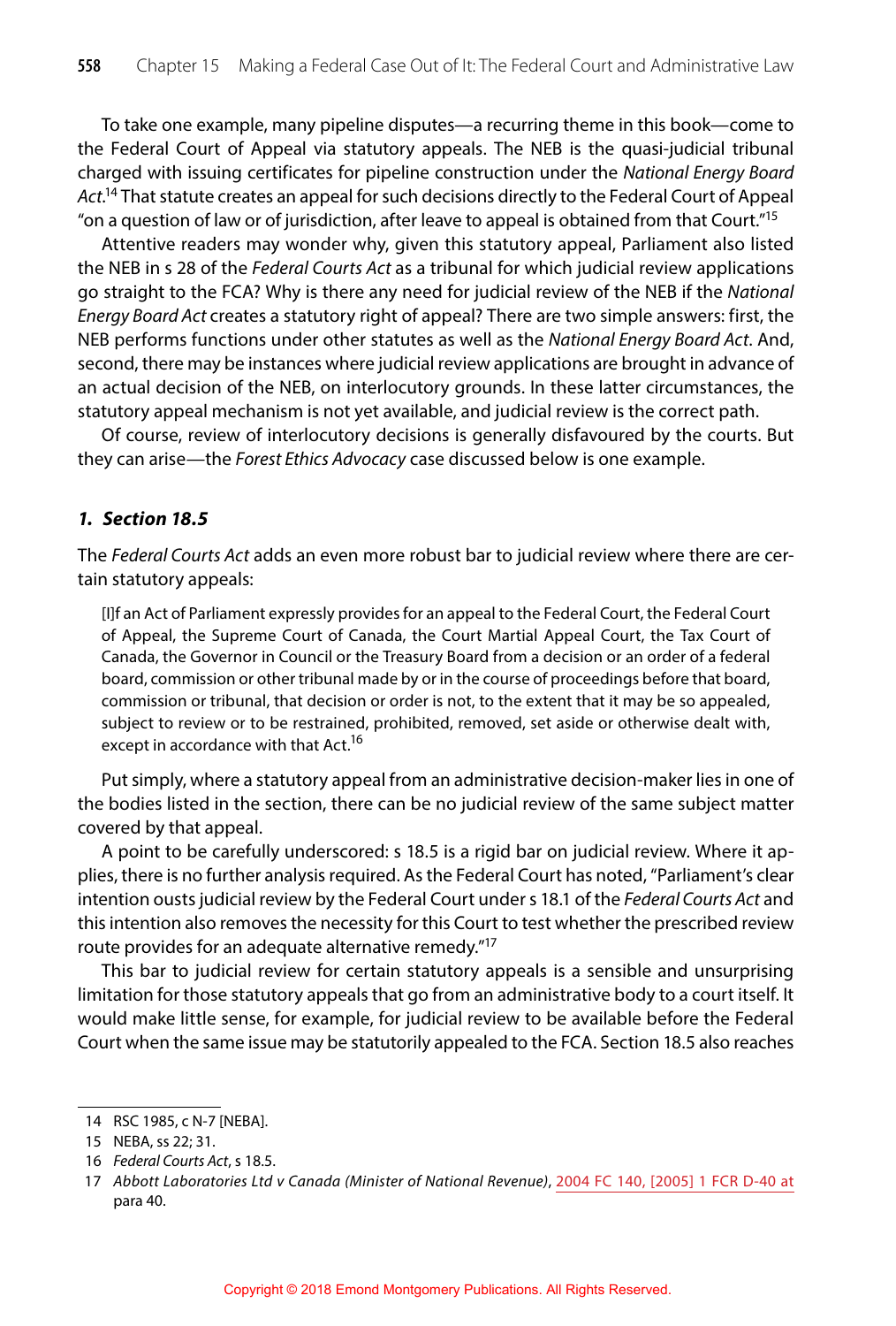more than courts, however, and includes circumstances where an appeal lies to the governor in council (GIC) or the Treasury Board. The result may create some confusing situations.

## *2. The Sometimes Tricky Operation of Section 18.5*

There are circumstances where statutory appeals may be available to *both* the FCA *and* the GIC. The *Telecommunications Act* authorizes the GIC to "vary or rescind" a decision of the Canadian Radio and Telecommunications Commission (CRTC) made under that statute.18 That same Act creates an appeal from the CRTC to the FCA "on any question of law or of jurisdiction."<sup>19</sup>

Both the common law doctrine of exhaustion and s 18.5 demand that any challenge to a decision of the CRTC under the *Telecommunications Act* must come in the form of an appeal to the FCA or to the GIC.<sup>20</sup> Presumably, an applicant would select the FCA where questions of "law or jurisdiction" are at issue. In other instances, where the challenge is to the policy wisdom of the CRTC decision, recourse to the GIC would likely be preferred. What happens next varies between these two sorts of appeals.

In instances where an appeal is brought to the FCA, there will *never* be judicial review. Section 18.5 of the *Federal Courts Act* bars judicial review of the CRTC matter that is on appeal. Once the FCA issues its statutory appeal decision, that decision is not amenable to judicial review—the FCA is not a federal "board, commission or other tribunal" under the *Federal Courts Act*. Instead, it is a court, and any further challenge to any of its determinations are simply taken up the regular court appeal chain to the Supreme Court of Canada, with leave.

If the CRTC decision were instead appealed to the GIC under s 12 of the *Telecommunications Act*, the pattern would be slightly different. Again, s 18.5 would preclude judicial review of a CRTC matter that is subject to appeal to the GIC—that GIC appeal must be exhausted. Once it is exhausted, and the GIC issues its determination, judicial review now become a possibility: the GIC decision is not subject to any additional statutory appeal. Because the GIC is a "federal board, commission or other tribunal," it is itself subject to judicial review before the Federal Court. Thus the FCC could judicially review the GIC appeal decision. A litigant unhappy with the outcome of that FCC judicial review could then appeal that decision up the regular court appeal chain to the FCA and from there to the Supreme Court of Canada, with leave.

Note the differential impact of s 18.5 in these two scenarios. In the first, where the statutory appeal is to the FCA, s 18.5 has the end effect of creating an appeal-*only* route. In the second, where the statutory appeal is to the GIC, s 18.5 prioritizes that GIC appeal over judicial review. Then, once the GIC completes its task, judicial review re-emerges as a sort of "one step removed from the CRTC decision" possibility.

<sup>18</sup> SC 1993, c 38, s 12.

<sup>19</sup> *Ibid*, s 64.

<sup>20</sup> Note that the CRTC has roles under other statutes as well; readers should thus be attentive to the appeal rules that may exist under these other instruments. The pattern may not be the same as described for the *Telecommunications Act*. To add an extra layer of complexity, in those statutes where the CRTC is amenable to judicial review (that is, where there is no statutory appeal triggering s 18.5), judicial review would go first to the FCA because the CRTC is one of the bodies listed in s 28 of the *Federal Courts Act*.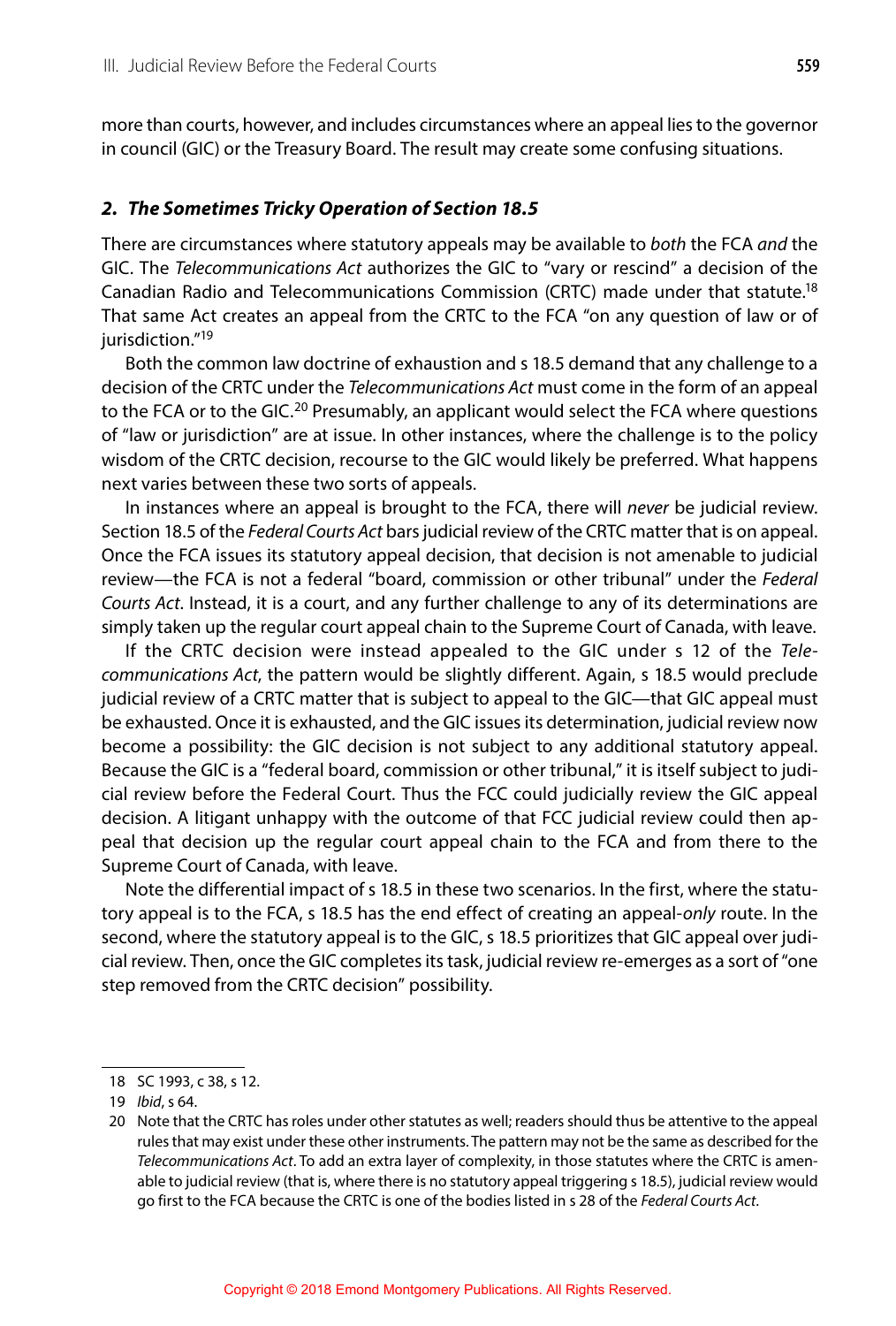This discussion conveys one recurring caution: any administrative lawyer must passionately embrace the close reading of statutes, and federal administrative lawyers should be particularly zealous lest they miss signals directing them down one review path or another.

## *3. Leave Requirements and Judicial Review*

Generally speaking, there is no requirement that the Federal Court give leave before an applicant brings an application for judicial review. One significant exception to this observation relates to immigration matters. Under the *Immigration and Refugee Protection Act*, 21 judicial review must be commenced via an application for leave brought before the Federal Court.<sup>22</sup> These may or may not be granted and constitute an extra hurdle for judicial review applications in the immigration context.

# **B. Standing**

The *Federal Courts Act* provides that "[a]n application for judicial review may be made by the Attorney General of Canada or by anyone directly affected by the matter in respect of which relief is sought."<sup>23</sup> This provision provides standing as of right to the government of Canada and standing to persons "directly affected" by federal, administrative decision-making.

For a person to be directly affected, "the decision at issue must be one which directly affects the party's rights, imposes legal obligations on it, or prejudicially affects it direct- $Iy''^{24}$  There are, however, some decisions so general that it is difficult to envisage them being of sufficient direct affect vis-à-vis any single person. Pipeline projects may fall into this category—there may not be a natural applicant with enough individual interest to meet the directly affected standard. And public interest groups may seek to fill the vacuum. But they themselves are not "directly affected." For example, during an NEB pipeline assessment process, a group called "Forest Ethics Advocacy" was denied participation opportunities. It challenged the board's decision on judicial review, instantly raising standing issues. The Federal Court of Appeal concluded the "Board's decisions do not affect [the group's] legal rights, impose legal obligations upon it, or prejudicially affect it in any way.<sup>"25</sup>

If standing rules were not relaxed in these circumstances, the government would be immunized from challenge. Accordingly, the Federal Courts do recognize "public interest standing," something that exists where the three-part test established by the Supreme Court in *Canadian Council of Churches v Canada (Minister of Employment and Immigration)*26 is met. The applicant must show that a serious issue has been raised; it must have a genuine or

<sup>21</sup> SC 2001, c 27.

<sup>22</sup> *Ibid*, s 72.

<sup>23</sup> *Federal Courts Act*, s 18.1(1).

<sup>24</sup> *League for Human Rights of B'Nai Brith Canada v Canada*, [2008 FC 732](https://www.canlii.org/en/ca/fct/doc/2008/2008fc732/2008fc732.html?autocompleteStr=2008 FC 732 &autocompletePos=1) at para 24, cited with approval in *Friends of the Canadian Wheat Board v Canada (Attorney General)*, [2011 FCA 101, \[2011\] 2 FCR D-1](https://www.canlii.org/en/ca/fca/doc/2011/2011fca101/2011fca101.html?autocompleteStr=Friends of the Canadian Wheat Board v. Canada (Attorney &autocompletePos=3) at para 21.

<sup>25</sup> *Forest Ethics Advocacy Assn v Canada (National Energy Board)*, [2014 FCA 245](https://www.canlii.org/en/ca/fca/doc/2014/2014fca245/2014fca245.html?autocompleteStr=Forest Ethics Advocacy &autocompletePos=1) at para 30 [*Forest Ethics Advocacy*].

<sup>26</sup> [\[1992\] 1 SCR 236](https://www.canlii.org/en/ca/scc/doc/1992/1992canlii116/1992canlii116.html?autocompleteStr=%5B1992%5D 1 SCR 236&autocompletePos=1).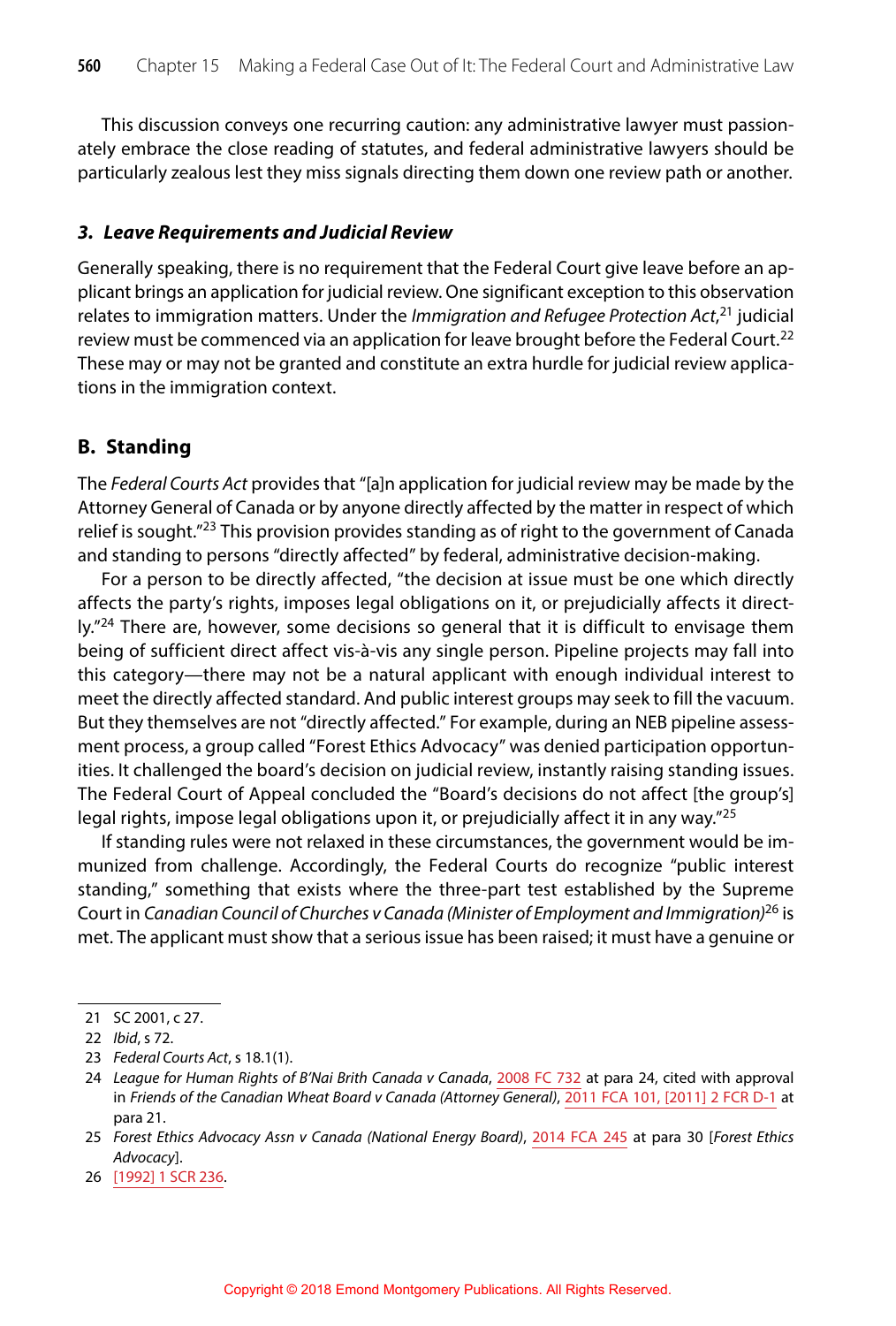direct interest in the outcome of the litigation; and there must be no other reasonable and effective way to bring the matter to court.

Seriousness of the issue "encompasses both the importance of the issues and the likelihood of their being resolved in favour of the applicant," with the latter measured by considering whether the applicant has a "fairly arguable case."<sup>27</sup> The requirement of genuine or direct interest sufficient to satisfy the test for public interest standing relates, at least in part, to the experience and expertise of the applicant in relation to the subject matter of the litigation.<sup>28</sup> Last, the "reasonable and effective means" threshold once focused on whether there is a more appropriate applicant. As discussed in Chapter 9, Fairness in Context: Achieving Fairness Through Access to Administrative Justice, the Supreme Court has since relaxed this prong of the test and now requires consideration of "whether the proposed suit is, in all of the circumstances, a reasonable and effective means of bringing the matter before the court."29 The court has also emphasized:

 These factors, and especially the third one, should not be treated as hard and fast requirements or free-standing, independently operating tests. Rather, they should be assessed and weighed cumulatively, in light of the underlying purposes of limiting standing and applied in a flexible and generous manner that best serves those underlying purposes.<sup>30</sup>

But even this more flexible public interest standing test still presents a hurdle. In the *Forest Ethics Advocacy* case noted above, the Federal Court of Appeal was rather stern:

33 Forest Ethics is a classic "busybody," as that term is understood in the jurisprudence. Forest Ethics asks this Court to review an administrative decision it had nothing to do with. …

34 The record filed by Forest Ethics does not show that it has a real stake or a genuine interest in freedom of expression issues similar to the one in this case. Further, a judicial review brought by Forest Ethics is not a reasonable and effective way to bring the issue before this Court. Forest Ethics' presence is not necessary—Ms. Sinclair, represented by Forest Ethics' counsel, is present and is directly affected by the Board's decision to deny her an opportunity to participate in its proceedings.

35 Also, … the issue before this Court is not evasive of review—others can be expected to raise the issue and, indeed, are now raising it.

36 If Forest Ethics were allowed to bring an application for judicial review in these circumstances, it and similar organizations would be able to bring an application for judicial review against any sort of decision anywhere at any time, pre-empting those who might later have a direct and vital interest in the matter. That is not the state of our law.<sup>31</sup>

In sum, federal standing rules open the door wide to applicants, but there is still a door, and courts will not hear matters brought by those with no demonstrable interest in the government decision.

<sup>27</sup> *Sierra Club of Canada v Canada (Minister of Finance)*, [\[1999\] 2 FC 211](https://www.canlii.org/en/ca/fct/doc/1998/1998canlii9124/1998canlii9124.html?autocompleteStr=Sierra Club of Canada v. Canada (Minister of Finance)%2C %5B1999%5D 2 F.C. 211 &autocompletePos=1) at paras 38 and 39 (TD) [*Sierra Club*]. 28 *Ibid* at para 53.

<sup>29</sup> *Canada (Attorney General) v Downtown Eastside Sex Workers United Against Violence Society*, [2012 SCC 45,](https://www.canlii.org/en/ca/scc/doc/2012/2012scc45/2012scc45.html?autocompleteStr=Canada (Attorney General) v. Downtown Eastside Sex Workers &autocompletePos=1) [\[2012\] 2 SCR 524](https://www.canlii.org/en/ca/scc/doc/2012/2012scc45/2012scc45.html?autocompleteStr=Canada (Attorney General) v. Downtown Eastside Sex Workers &autocompletePos=1) at para 52.

<sup>30</sup> *Ibid* at para 20.

<sup>31</sup> *Forest Ethics Advocacy*, *supra* note 25 at paras 33-36.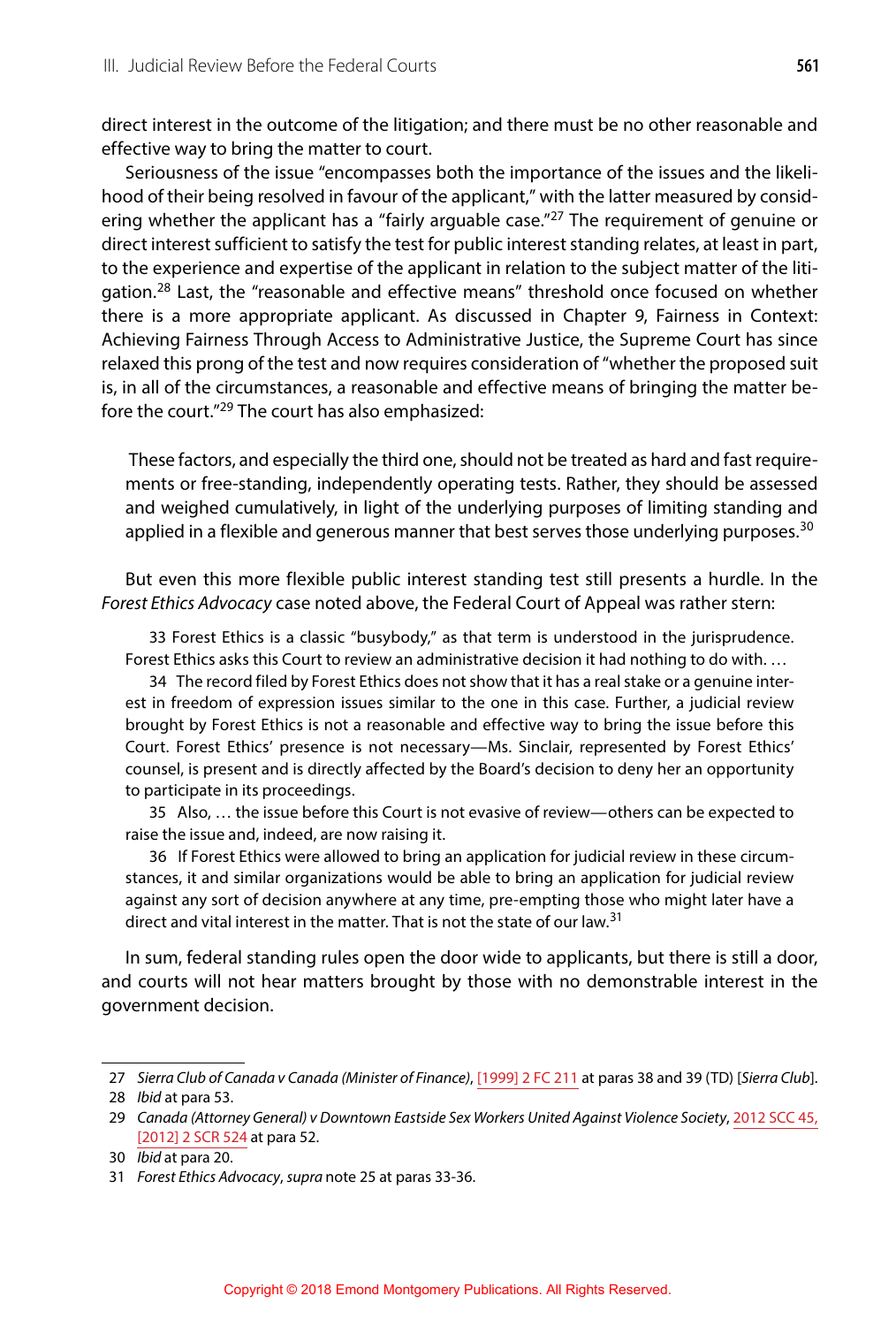# **C. Limitation Periods**

The *Federal Courts Act* also establishes an unusually demanding limitation period on applications for judicial review: "An application for judicial review in respect of a decision or an order of a federal board, commission or other tribunal shall be made within 30 days after the time the decision or order was first communicated by the federal board, commission or other tribunal to the office of the Deputy Attorney General of Canada or to the party directly affected by it." $32$  A judge may extend this time either before or after its expiry, but, to receive such an extension, the applicant must "show a continuing intention to pursue the application, that the application has some merit, that no prejudice to the respondent arises from the delay, and that a reasonable explanation for the delay exists."33

Note that even if a court accepts an extension on the statutory limitation period, the court retains a discretion to deny a remedy because of unreasonable delay.<sup>34</sup>

We should also note that the limitation period applies only to circumstances where there has been an actual administrative decision, as opposed to a challenge to a persisting situation. The limitations clock does not, for example, attach to a circumstance in which "an application for judicial review is sought for an order in the nature of mandamus, prohibition or declaratory relief for redress against a state of affairs that is by its very nature continuing and on-going and is alleged to be invalid or unlawful."35

## **D. Grounds of Review**

Among the most difficult issues raised by the Federal Court's administrative law role are the grounds of review available to applicants challenging federal executive decisions. The *Federal Courts Act* specifies that

[t]he Federal Court may grant relief … if it is satisfied that the federal board, commission or other tribunal

(a) acted without jurisdiction, acted beyond its jurisdiction or refused to exercise its jurisdiction;

(b) failed to observe a principle of natural justice, procedural fairness or other procedure that it was required by law to observe;

(c) erred in law in making a decision or an order, whether or not the error appears on the face of the record;

(d) based its decision or order on an erroneous finding of fact that it made in a perverse or capricious manner or without regard for the material before it;

(e) acted, or failed to act, by reason of fraud or perjured evidence; or

(f) acted in any other way that was contrary to law.<sup>36</sup>

Great care is required in reading this language. In the past, some courts have interpreted the grounds of review listed in s 18.1(4) as also prescribing the standard of review,<sup>37</sup> although

<sup>32</sup> *Federal Courts Act*, s 18.1(2).

<sup>33</sup> *Stanfield v Canada*, [2005 FCA 107](https://www.canlii.org/en/ca/fca/doc/2005/2005fca107/2005fca107.html?autocompleteStr=Stanfield v. Canada%2C &autocompletePos=1) at para 3, applied to s 18.1 by, *inter alia*, *Sander Holdings Ltd v Canada (Minister of Agriculture)*, [2006 FC 327, 289 FTR 221](https://www.canlii.org/en/ca/fct/doc/2006/2006fc327/2006fc327.html?autocompleteStr=Holdings Ltd. v. Canada (Minister of Agriculture)%2C &autocompletePos=1) at para 29, aff'd 2007 FCA 322, 370 NR 274.

<sup>34</sup> *Sander, supra* note 33 at para 34.

<sup>35</sup> *Maple Leaf Foods Inc v Consorzio Del Prosciutto Di Parma*, [2009 FC 1035](https://www.canlii.org/en/ca/fct/doc/2009/2009fc1035/2009fc1035.html?autocompleteStr=Maple Leaf Foods Inc. v. Consorzio Del Prosciutto Di Parma&autocompletePos=1) at para 19.

<sup>36</sup> *Federal Courts Act*, s 18.1(4).

<sup>37</sup> See *Mugesera v Canada (Minister of Citizenship and Immigration)*, [2005 SCC 40, \[2005\] 2 SCR](https://www.canlii.org/en/ca/scc/doc/2005/2005scc40/2005scc40.html?autocompleteStr=Mugesera v. Canada &autocompletePos=1) 100 at paras 37 and 38 [*Mugesera*].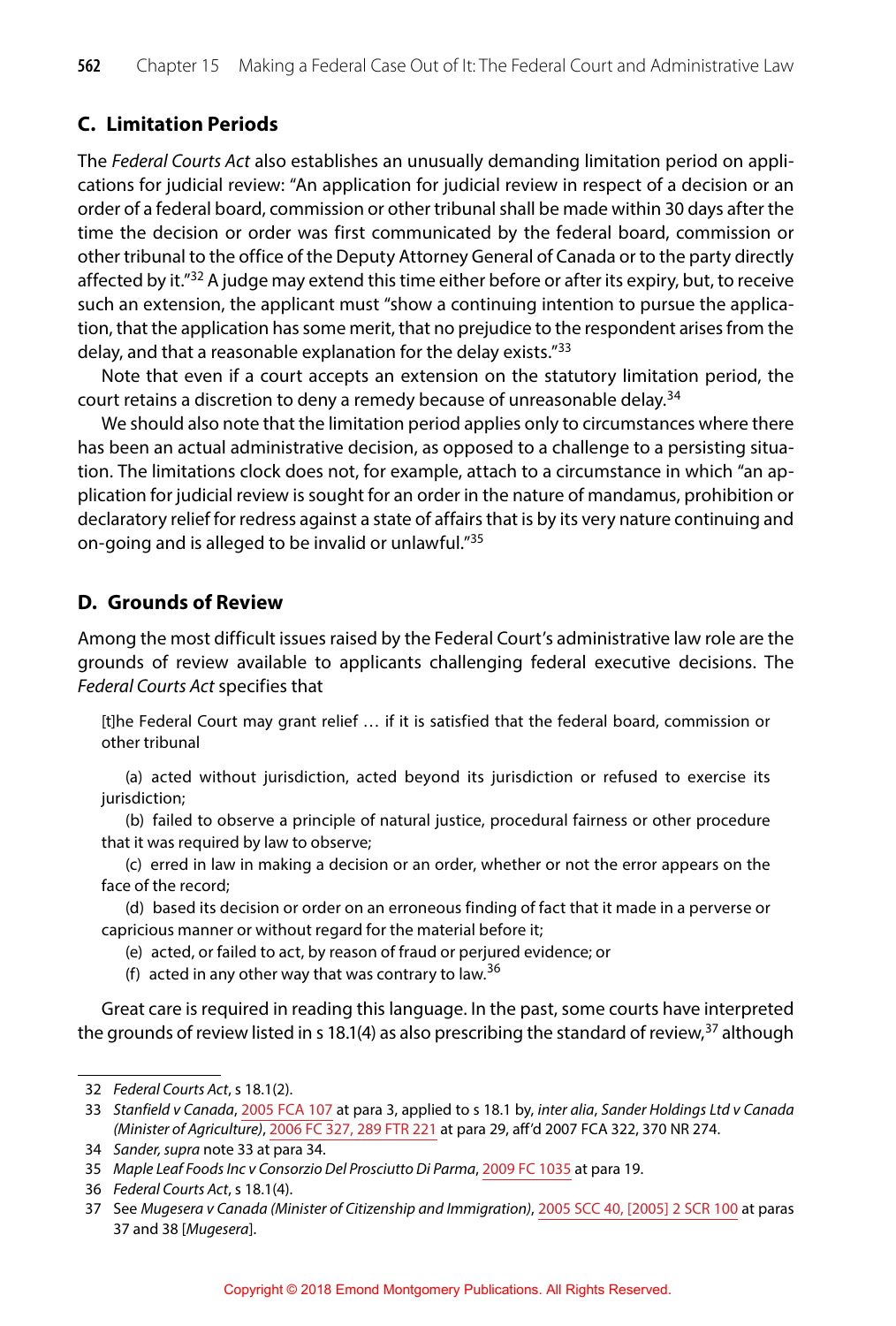that reasoning has not survived the Supreme Court's decision of *Canada (Citizenship and Immigration) v Khosa*, 38 an immigration case. The exact matter before the court in the latter case was "the extent to which, if at all, the exercise by judges of statutory powers of judicial review (such as those established by ss. 18 and 18.1 of the *Federal Courts Act* …) is governed by the common law principles lately analysed by our Court in *Dunsmuir v. New Brunswick*."39 A majority of the court concluded that s 18.1(4), although clearly prescribing grounds of review, was largely silent on the standard of review to be applied. Accordingly, it was entirely proper for the court in *Khosa* to turn to the common law (as had been recently by *Dunsmuir*) in determining what standard of review it would apply to the ground of review in question.

Extrapolating from *Khosa*, we might make the following observations about the key grounds enumerated in s 18.1(4).

#### *1. Acting Without Jurisdiction*

As the Supreme Court noted in *Khosa*, "jurisdictional issues command a correctness standard."40 Once again, however, special caution is warranted because jurisdictional issues are virtually non-existent in the common law administrative law jurisprudence, and their invocation in the *Federal Courts Act* has, so far, not resuscitated them. Although, in *Dunsmuir*, the Supreme Court appeared to open the door a crack to a new creature known as a "true question of jurisdiction," it has held its shoulder against that door to prevent any further embellishment of the concept. As the court observed in 2011, "our Court has held since *Dunsmuir* that issues which in other days might have been considered by some to be jurisdictional, should now be dealt with under the standard of review analysis in order to determine whether a standard of correctness or of reasonableness should apply."41

#### *2. Procedural Fairness*

In *Khosa*, the Supreme Court observed "procedural issues (subject to competent legislative override) are to be determined by a court on the basis of a correctness standard of review." $42$ More generally, there is usually nothing unusual or unique in the Federal Court approach to common law procedural fairness. The procedural fairness described elsewhere in this book is that applied at the Federal Court. Indeed, Federal Court jurisprudence is the source of much of that general law on procedural fairness. This reflects, in part, the fact that, at the federal level, there is no codified procedural statute intended to apply to all or some significant part of federal administrative action. This places federal administrative decision-making on a very different procedural footing than, for instance, Ontario provincial equivalents governed by the *Statutory Powers Procedures Act*. 43 (Note that it is an error to assert that the

<sup>38</sup> [2009 SCC 12, \[2009\] 1 SCR 339](https://www.canlii.org/en/ca/scc/doc/2009/2009scc12/2009scc12.html?autocompleteStr=2009 SCC 12%2C %5B2009%5D 1 S.C.R. 339 &autocompletePos=1) [*Khosa*].

<sup>39</sup> *Ibid* at para 1, citing *Dunsmuir v New Brunswick*, 2008 SCC 9 [*Dunsmuir*].

<sup>40</sup> *Khosa, supra* note 38 at para 42.

<sup>41</sup> *Canada (Canadian Human Rights Commission) v Canada (Attorney General)*, [2011 SCC 53, \[2011\] 3 SCR 471](https://www.canlii.org/en/ca/scc/doc/2011/2011scc53/2011scc53.html?autocompleteStr=Canada v. Canada%2C 2011 SCC 53%2C &autocompletePos=1) at para 24 [*Canada v Canada*].

<sup>42</sup> *Khosa*, *supra* note 38 at para 43.

<sup>43</sup> RSO 1990, c S.22.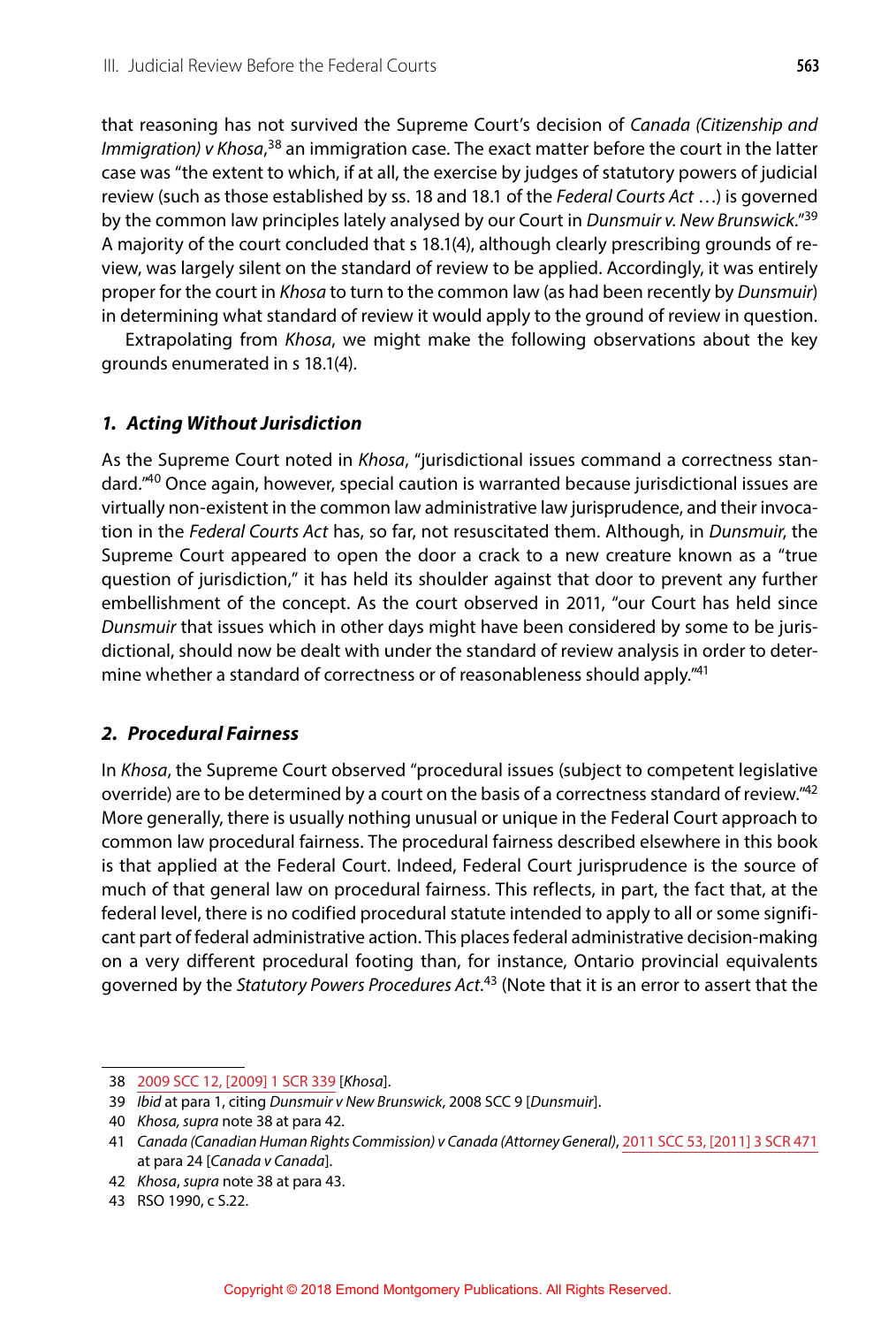Federal Court may or can apply these provincial laws—they *do not apply* to federal administrative decision-making.)

But it is necessary to add two caveats to the claim that there is nothing much unique in Federal Court approaches to procedural fairness. First, there is now a line of cases associated from the Federal Court of Appeal that, while applying a correctness standard of review to procedural fairness, talks also about deference and a "margin of appreciation." Thus, in the *Forest Ethics Advocacy* case discussed above, the FCA held that the NEB was "entitled to a significant margin of appreciation in the circumstances of this case.<sup>"44</sup> These circumstances included expertise and experience, a general deference to the NEB's procedural choices, statutory language supporting deference on the procedural matter at issue (whether someone can participate in an NEB proceeding) and the existence of a privative clause. Some of these considerations echo those listed in the *Baker* test<sup>45</sup> for the content of procedural fairness. But this is not at all the *Baker* test—it is a hybrid between *Baker* and *Dunsmuir*, and its fate remains uncertain. (See Chapters 5, 11, and 12, for a discussion on *Dunsmuir* and its aftermath.)

Second, one due process area that is distinctly federal is the *Canadian Bill of Rights*. 46 The procedural guarantees found in ss 1(a) and 2(e) of that instrument apply exclusively to the federal level. Thus, to the extent there is a jurisprudence interpreting these provisions (and it is a slender jurisprudence), it originates in the Federal Courts.

Sections 1(a) and 2(e) of the *Bill of Rights* read:

1. It is hereby recognized and declared that in Canada there have existed and shall continue to exist without discrimination by reason of race, national origin, colour, religion or sex, the following human rights and fundamental freedoms, namely,

(a) the right of the individual to life, liberty, security of the person and enjoyment of property, and the right not to be deprived thereof except by due process of law. …

2. Every law of Canada shall, unless it is expressly declared by an Act of the Parliament of Canada that it shall operate notwithstanding the *Canadian Bill of Rights*, be so construed and applied as not to abrogate, abridge or infringe or to authorize the abrogation, abridgment or infringement of any of the rights or freedoms herein recognized and declared, and in particular, no law of Canada shall be construed or applied so as to …

(e) deprive a person of the right to a fair hearing in accordance with the principles of fundamental justice for the determination of his rights and obligations.<sup>47</sup>

One reason that these provisions have received relatively little treatment by the courts is because of their overlap with both common law procedural fairness and s 7 of the Charter. For the most part, the jurisprudence seems to treat the *Bill of Rights* provisions as alternative sources of the same sorts of procedural protections offered by the common law and the Charter—that is, procedural rights under the Bill are different in source but not in kind from those found at common law or in s 7 of the Charter. There are, however, several caveats to this point.

First, unlike the common law (but like the Charter), a statute does not displace *Bill of Rights* procedural entitlements (unless the *Bill of Rights* is expressly excluded by that statute). Like the Charter, therefore, the *Bill of Rights* is available to challenge *statutory* provisions that curtail procedural rights.

<sup>44</sup> *Forest Ethics Advocacy*, *supra* note 25, at para 72.

<sup>45</sup> *Baker v Canada (Minister of Citizenship and Immigration)*, [1999] 2 SCR 817 [*Baker*].

<sup>46</sup> SC 1960, c 44.

<sup>47</sup> *Canadian Bill of Rights*, ss 1(a) and 2(e).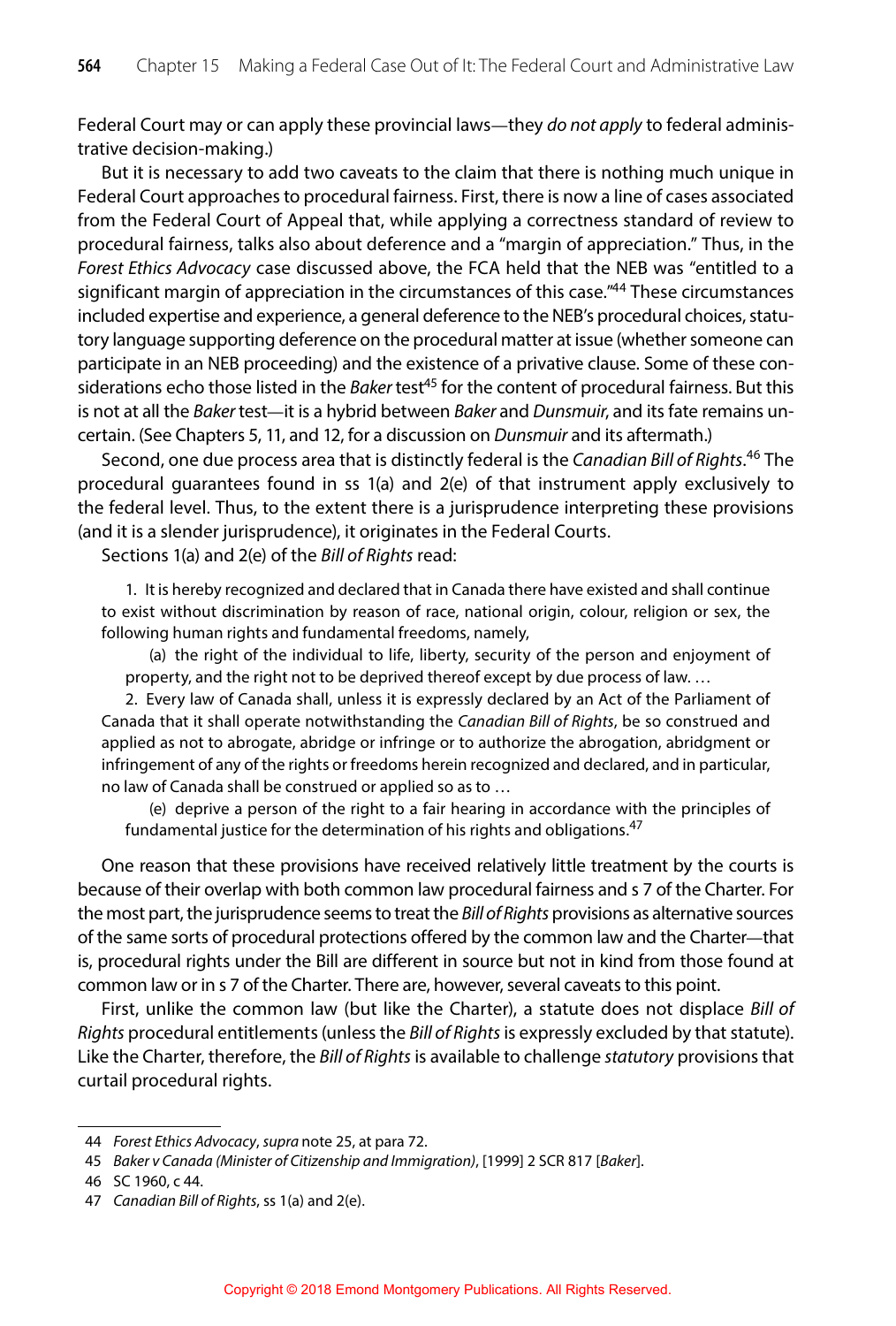However, unlike the Charter, the trigger for the application of s 1(a) of the *Bill of Rights* includes more than simply life, liberty, and security of the person. It also includes property. This gives it a much more expansive reach than s 7 of the Charter.

For both these reasons, the *Bill of Rights* may be the sole source of procedural rights available to litigants presented with a statutory annulment of procedural rights in circumstances where property interests (but not life, liberty, or security of the person) are engaged.

A second caveat to the observation that the *Bill of Rights* procedural rights dovetail with those provided by common law and the Charter flows from some slender jurisprudence on the concept of "due process" in s 1(a). There is a hint in the jurisprudence that "due process" in this context may reach "substantive due process," a concept that is not truly explored to date.<sup>48</sup> In a somewhat antiquated case, one Federal Court judge concluded that "due process requires, in addition to a fair hearing, a total process which provides for the making of a decision authorized by law, a means for rationally relating the facts in the case to criteria legally prescribed, as in this case, by Parliament.<sup>"49</sup> This definition has never caught on, but it is notable that, were it to do so, it would give s 1(a) coverage more closely associated with substantive grounds for administrative judicial review. Specifically, rationally relating fact to applicable legal standards is the sort of decision-making process one would associate with reasonable exercises of discretion.

Lawyers who ignore the *Bill of Rights* do so at considerable disservice to their clients. As this book goes to press, the FCC has pointed to the *Bill of Rights* in invalidating portions of the *Citizenship Act* process for denaturalizations. It did so in circumstances where it concluded that s 7 of the Charter did not apply.50 Put another way, but for the *Bill of Rights*, counsel would have lost this case.

#### *3. Error of Law*

Again, there is nothing unique about Federal Court application of this ground. Despite quite different language in a predecessor case,<sup>51</sup> *Khosa* establishes that an error of law may be reviewable on correctness *or* reasonableness grounds. Which standard applies depends on consideration of the sorts of issues raised by *Dunsmuir* and its successors—for example, the Supreme Court has emphasized as a justification for reasonableness review the fact that the statute in question involved "the home statute or a closely related statute" applied "by an expert decision-maker."<sup>52</sup> The other variables that point toward correctness versus reasonableness review of errors of law are discussed elsewhere in this book.

But I shall highlight one example: *Smith v Alliance Pipelines Ltd*<sup>53</sup> involved an arbitration panel established to adjudicate compensation for the expropriation of land for pipeline purposes. At issue was what "costs" could be awarded under the *National Energy Board Act* 

<sup>48</sup> *Authorson v Canada (Attorney General)*, [2003 SCC 39, \[2003\] 2 SCR 40](https://www.canlii.org/en/ca/scc/doc/2003/2003scc39/2003scc39.html?autocompleteStr=Authorson v. Canada (Attorney General)%2C &autocompletePos=1) at para 51.

<sup>49</sup> *Smith, Kline & French Laboratories v Canada (Attorney General)*, [\[1986\] 1 FC 274 \(TD\)](https://www.canlii.org/en/ca/fct/doc/1985/1985canlii3151/1985canlii3151.html?autocompleteStr=%5B1986%5D 1 F.C. 274 &autocompletePos=1), aff'd [1987] 2 FC 359 (CA).

<sup>50</sup> *Hassouna v Canada (Minister of Citizenship and Immigration)*, [2017 FC 473.](https://www.canlii.org/en/ca/fct/doc/2017/2017fc473/2017fc473.html?autocompleteStr=Hassouna v&autocompletePos=1)

<sup>51</sup> See *Mugesera*, *supra* note 37 at para 37, asserting that errors of law under s 18.1(4) are reviewable on a standard of correctness.

<sup>52</sup> *Canada v Canada*, *supra* note 41 at para 44.

<sup>53</sup> [2011 SCC 7, \[2011\] 1 SCR 160.](https://www.canlii.org/en/ca/scc/doc/2011/2011scc7/2011scc7.html?autocompleteStr=Smith v Alliance Pipelines Ltd &autocompletePos=1)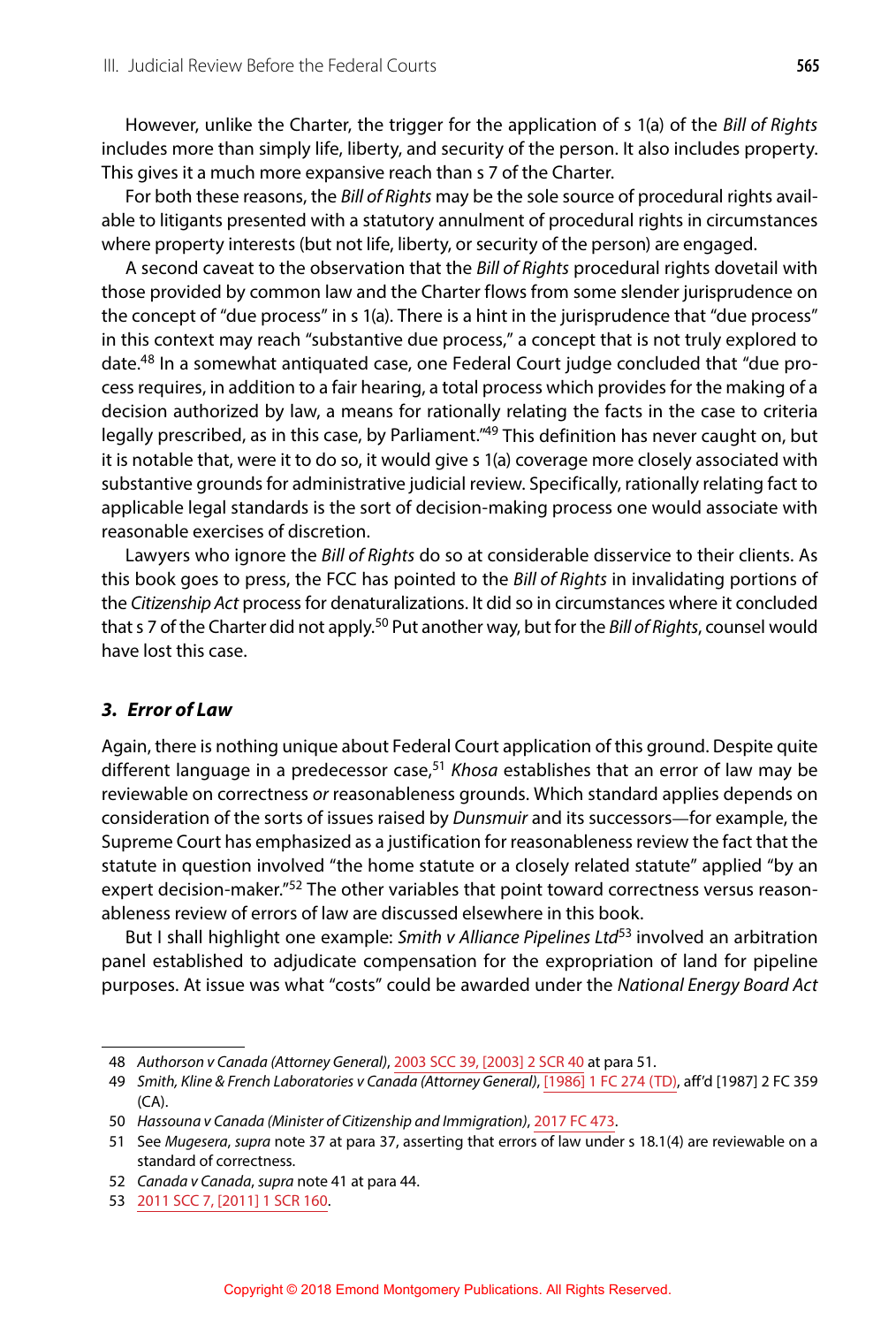to a successful claimant. In deciding this matter, the Supreme Court applied a reasonableness standard. And it also articulated the clearest expression of its *Dunsmuir* approach (sadly, since muddied by unnecessary complexity of the sort discussed elsewhere in this book):

Under *Dunsmuir*, the identified categories are subject to review for either correctness or reasonableness. The standard of correctness governs: (1) a constitutional issue; (2) a question of "general law 'that is both of central importance to the legal system as a whole and outside the adjudicator's specialized area of expertise'" …; (3) the drawing of jurisdictional lines between two or more competing specialized tribunals; and (4) a "true question of jurisdiction or *vires*". … On the other hand, reasonableness is normally the governing standard where the question: (1) relates to the interpretation of the tribunal's enabling (or "home") statute or "statutes closely connected to its function, with which it will have particular familiarity" …; (2) raises issues of fact, discretion or policy; or (3) involves inextricably intertwined legal and factual issues  $\dots$ .<sup>54</sup>

Often, there is now little real contest over standard of review, given the extent to which the Supreme Court has emphasized reasonableness review. In the *Forest Ethics Advocacy* case noted above, all the parties agreed that the standard of review for the NEB in its pipeline decisions under the *National Energy Board Act* was reasonableness.55

# *4. Erroneous Finding of Fact*

As with errors of law, there is an earlier jurisprudence assigning standard of review significance to the phrase "perverse and capricious manner or without regard for the material before it."56 Some courts envisaged this language as connoting "patent unreasonableness" under the pre-*Dunsmuir* tripartite standard-of-review approach, while others applied a reasonableness *simpliciter* concept. This debate fell away after *Dunsmuir* and, for its part, *Khosa* holds that "it is clear from s. 18.1(4)(d) that Parliament intended administrative fact finding to command a high degree of deference. This is quite consistent with *Dunsmuir*. It provides legislative precision to the reasonableness standard of review of factual issues in cases falling under the *Federal Courts Act*."57

# *5. Other Way Contrary to Law*

This provision serves as a basket clause allowing the evolution of new grounds of review. Error of discretion is an obvious ground of review not expressly mentioned elsewhere in s 18.1(4) that reasonably falls within this category.<sup>58</sup> As Audrey Macklin observes in Chapter 11, Standard of Review: Back to the Future?, *Dunsmuir* establishes that courts will generally review errors of discretion using the reasonableness standard.

One final note on grounds of review relates to the nature of proceedings before the Federal Court. Judicial review applications are heard on the record—that is, they do not involve the presentation of *viva voce* evidence by, for example, witnesses testifying in court. Instead, at issue before the court is the record of decision made by the decision-maker in

<sup>54</sup> *Ibid* at para 26.

<sup>55</sup> *Forest Ethics Advocacy*, *supra* note 25 at para 60.

<sup>56</sup> See again *Mugesera*, *supra* note 37 at para 38.

<sup>57</sup> *Khosa*, *supra* note 38 at para 46.

<sup>58</sup> *Telfer v Canada (Revenue Agency)*, [2009 FCA 23, \[2009\] 2 FCR D-15](https://www.canlii.org/en/ca/fca/doc/2009/2009fca23/2009fca23.html?autocompleteStr=Telfer v. Canada (Revenue Agency)%2C &autocompletePos=1) at para 23.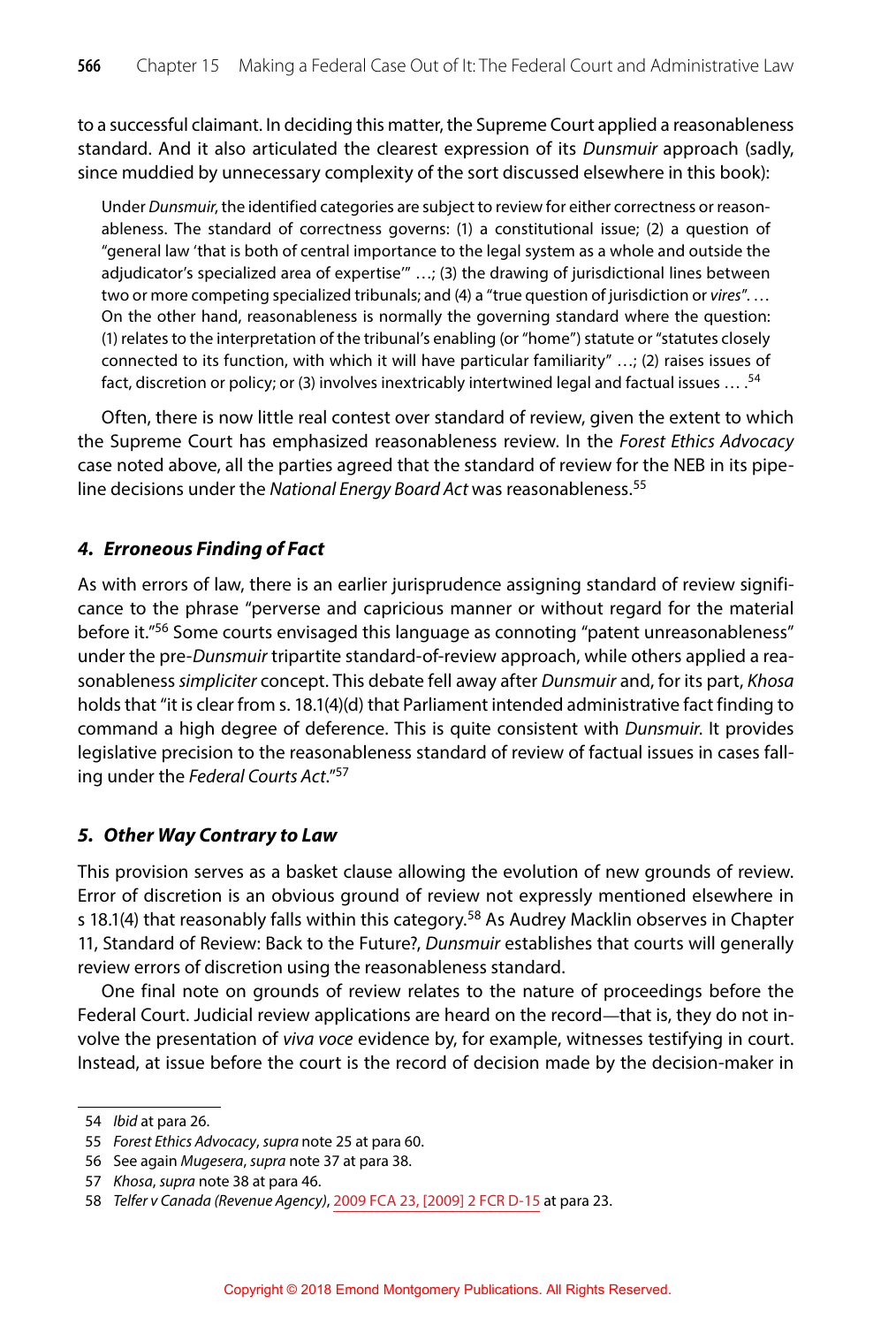question, as demonstrated either by the documents produced by that decision-maker in rendering its decision or, for more informal decisions, by affidavits describing the decision. Therefore, judicial review applications bear more resemblance to appellate court proceedings than to trial-like proceedings.

## **E. Remedies**

A last issue relating to administrative judicial review before the Federal Courts is remedies. As already noted, the Federal Court has exclusive, original jurisdiction under s 18 "to issue an injunction, writ of *certiorari*, writ of prohibition, writ of *mandamus* or writ of *quo warranto*, or grant declaratory relief, against any federal board, commission or other tribunal."<sup>59</sup> A more formal remedies section is found at s 18.1:

(3) On an application for judicial review, the Federal Court may

(a) order a federal board, commission or other tribunal to do any act or thing it has unlawfully failed or refused to do or has unreasonably delayed in doing; or

(b) declare invalid or unlawful, or quash, set aside or set aside and refer back for determination in accordance with such directions as it considers to be appropriate, prohibit or restrain, a decision, order, act or proceeding of a federal board, commission or other tribunal.<sup>60</sup>

In essence, this language simply encapsulates in textual form the meaning of the prerogative writs of *certiorari*, *mandamus*, and prohibition and the ordinary remedies of declaration and injunction discussed by Cristie Ford in Chapter 2. In this respect, it equips the Federal Courts with the same remedies as the provincial superior courts, operating under an unmodified common law administrative remedy regime. Further, like these common law remedies, the Federal Courts' power to award remedies is purely discretionary: s 18.1(3) uses the word "may." As a consequence, the Act "preserves the traditionally discretionary nature of judicial review."61

In practice, therefore, the circumstances in which the Federal Courts will award relief are not greatly different from those in which provincial superior courts will now act. For instance, in deciding whether to "order a federal board, commission or other tribunal to do any act or thing it has unlawfully failed or refused to do or has unreasonably delayed in doing,"<sup>62</sup> the Federal Court has employed the common law tests for the writ of *mandamus*. Likewise, in deciding whether to exercise its discretion to deny a remedy, the Federal Court has looked to considerations like those contemplated by provincial superior courts, including "prematurity, mootness, waiver, impermissible collateral attack, conduct, the existence of an alternate remedy, or on the basis of a broader assessment of the balance of convenience between the parties." $63$ 

That said, there are a few potential differences between the federal and provincial remedies systems. First, relief under s 18.1(3), "while doubtless modelled on the forms of relief available under the prerogative orders and the declaration and injunction, are not necessarily encrusted with the same technicalities that at one time hampered the development of

<sup>59</sup> *Federal Courts Act*, s 18(1)(a).

<sup>60</sup> *Ibid*, ss 18.1(3)(a) and (b).

<sup>61</sup> *Canadian Pacific Ltd v Matsqui Indian Band*, [\[1995\] 1 SCR 3](https://www.canlii.org/en/ca/scc/doc/1995/1995canlii145/1995canlii145.html?autocompleteStr=Canadian Pacific Ltd&autocompletePos=1) at para 31.

<sup>62</sup> See e.g. *Vaziri v Canada (Minister of Citizenship and Immigration)*, [2006 FC 1159, \[2007\] 2 FCR D-2](https://www.canlii.org/en/ca/fct/doc/2006/2006fc1159/2006fc1159.html?autocompleteStr=Vaziri v. Canada &autocompletePos=1) at para 38.

<sup>63</sup> *Mwesigwa v Canada (Minister of Citizenship and Immigration)*, [2011 FC 1367](https://www.canlii.org/en/ca/fct/doc/2011/2011fc1367/2011fc1367.html?autocompleteStr=Mwesigwa v. Canada &autocompletePos=1) at para 15.